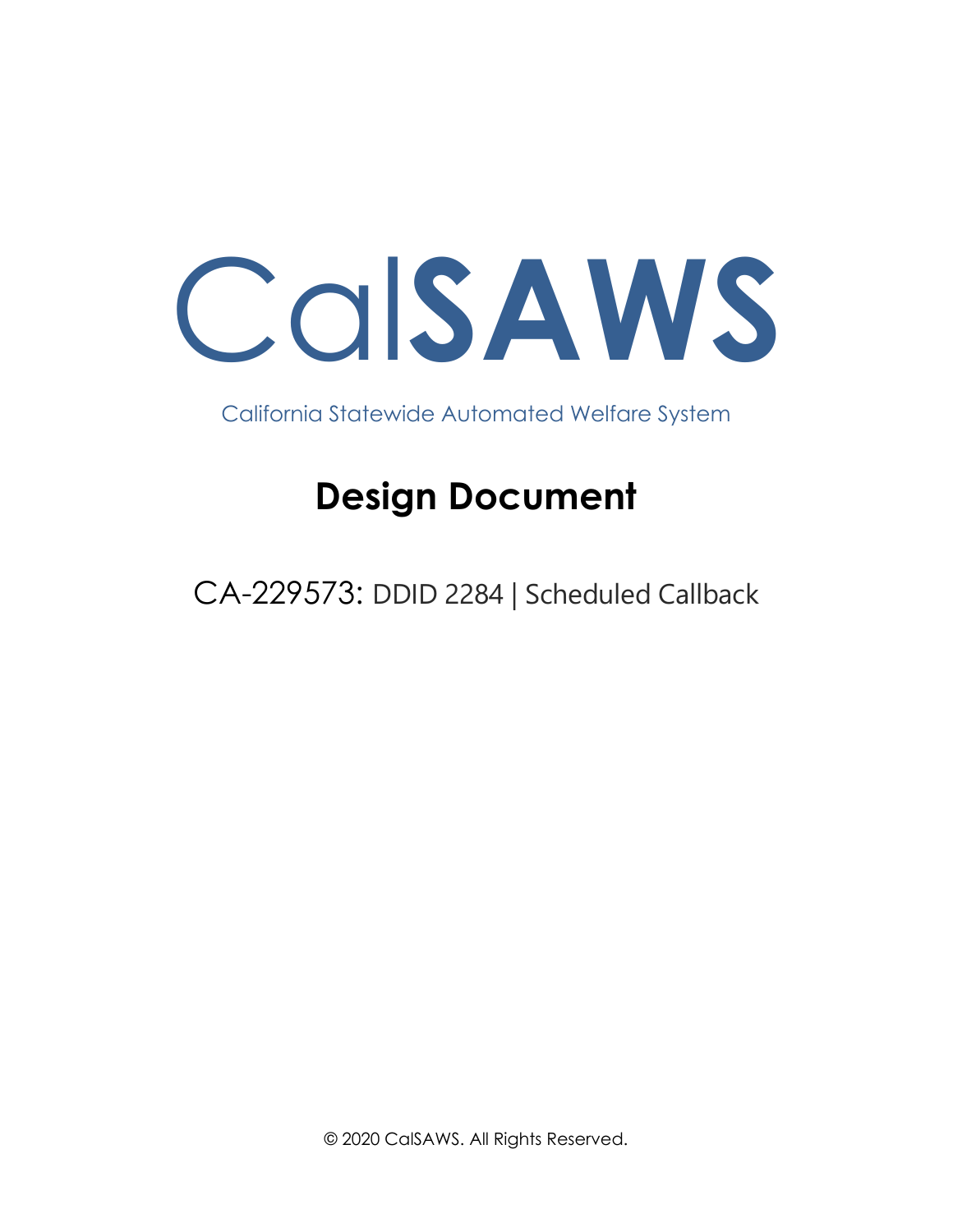|                | <b>DOCUMENT APPROVAL HISTORY</b> |                                          |  |  |  |
|----------------|----------------------------------|------------------------------------------|--|--|--|
| <b>CalSAWS</b> | Prepared By                      | Eduardo Santos                           |  |  |  |
|                |                                  | Reviewed By   Kevin Hooke, Jared Kuester |  |  |  |

| <b>DATE</b> | <b>DOCUMENT</b><br><b>VERSION</b> | <b>REVISION DESCRIPTION</b> | <b>AUTHOR</b>        |
|-------------|-----------------------------------|-----------------------------|----------------------|
| 06/03/2021  | 0.1                               | <b>Initial Draft</b>        | Santos               |
| 06/09/2021  | 0.2                               | Mods per K. Hooke           | Santos/Hooke         |
| 06/29/2021  | 0.3                               | Mods per K. Hooke           | Santos/Hooke         |
| 7/1/2021    | 0.4                               | Mods per Jared Kuester      | <b>Jared Kuester</b> |
|             |                                   |                             |                      |
|             |                                   |                             |                      |
|             |                                   |                             |                      |
|             |                                   |                             |                      |
|             |                                   |                             |                      |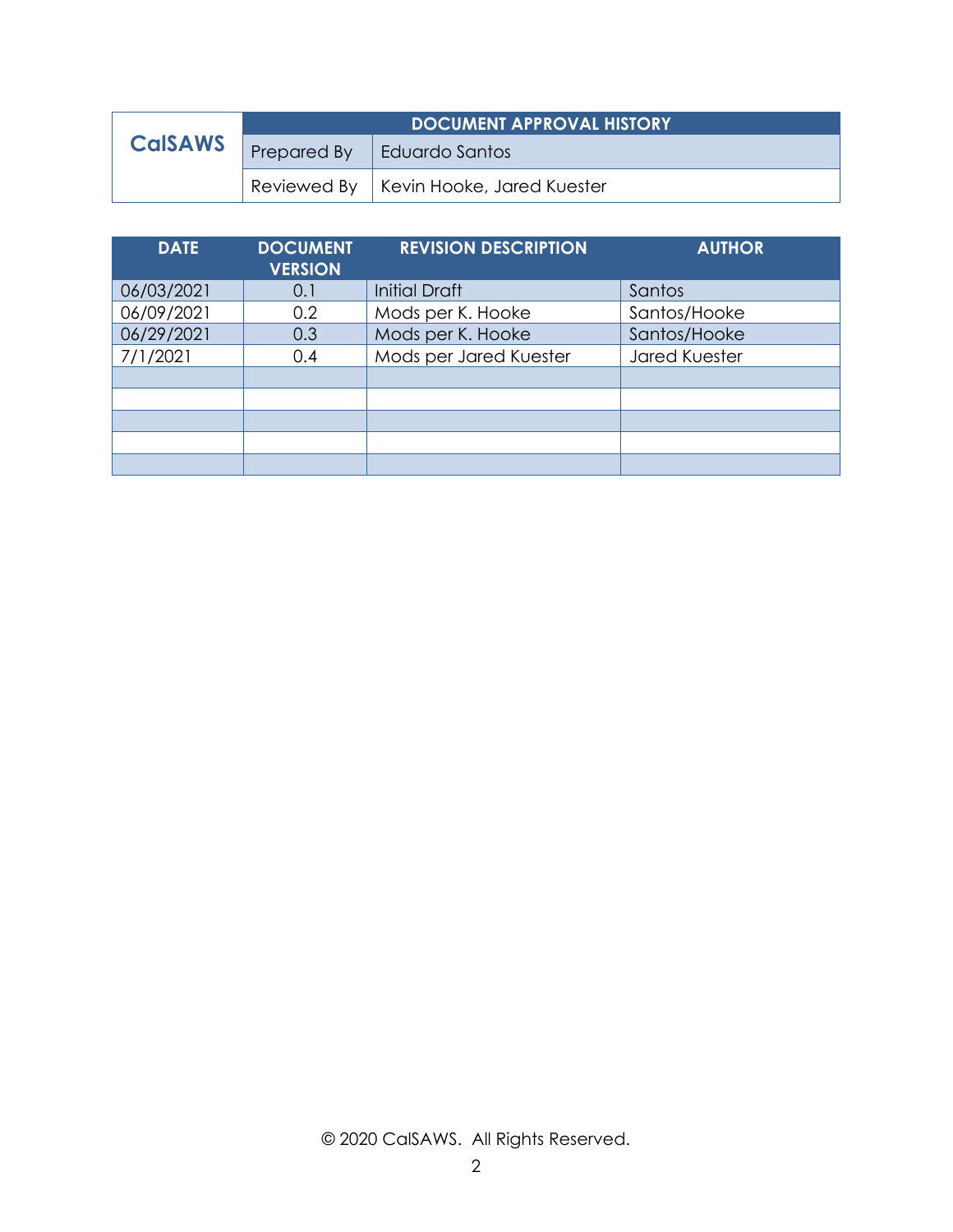# **Table of Contents**

| $\mathbf{1}$ |  |  |
|--------------|--|--|
|              |  |  |
|              |  |  |
|              |  |  |
|              |  |  |
| 2            |  |  |
|              |  |  |
|              |  |  |
|              |  |  |
|              |  |  |
| 3            |  |  |
|              |  |  |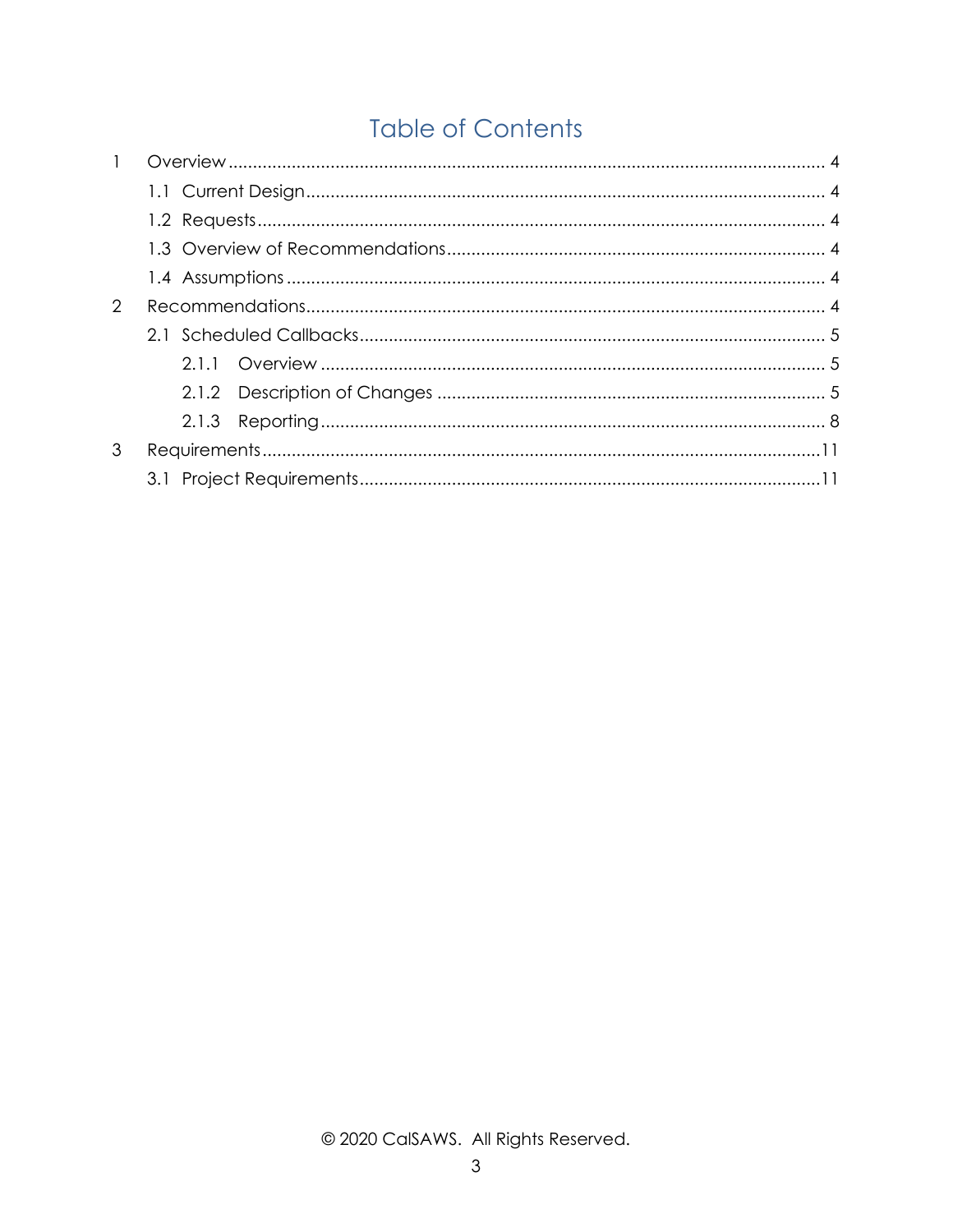# <span id="page-3-0"></span>**1 OVERVIEW**

This design is for the new Scheduled Callback functionality. This functionality allows customers to request a callback while the county contact center is closed, or if the queue requested has reached its max queue depth.

#### <span id="page-3-1"></span>**1.1 Current Design**

This functionality does not currently exist. When a customer calls into the IVR after hours, or the queues have reached their max queue depth, they do not have an opportunity to request a call back.

#### <span id="page-3-2"></span>**1.2 Requests**

Develop functionality that allows the caller to request a Scheduled Call Back when calling outside of the counties' configured hours of operation, or if the max queue depth has been reached.

#### <span id="page-3-3"></span>**1.3 Overview of Recommendations**

1. Add the Scheduled Call Back functionality into the existing Inbound IVRs.

#### <span id="page-3-4"></span>**1.4 Assumptions**

- 1. A scheduled callback can only be scheduled for the next business day.
- 2. Callers will not be offered a call back if all scheduled call back slots are full. Callers will receive the appropriate message prior to being disconnected from the IVR.
- 3. The scheduled call back functionality will be configured through the Administration Page. See SCR CA-226672 for more details.
- 4. Auto-Answer is not supported for Scheduled Call Back. Agents must click accept before the Outbound call is placed.
- 5. The ability for a customer to cancel a Scheduled Call back is not in scope for this change.

## <span id="page-3-5"></span>**2 RECOMMENDATIONS**

This section outlines recommendations to add a new Scheduled Call back feature in the Inbound IVR applications.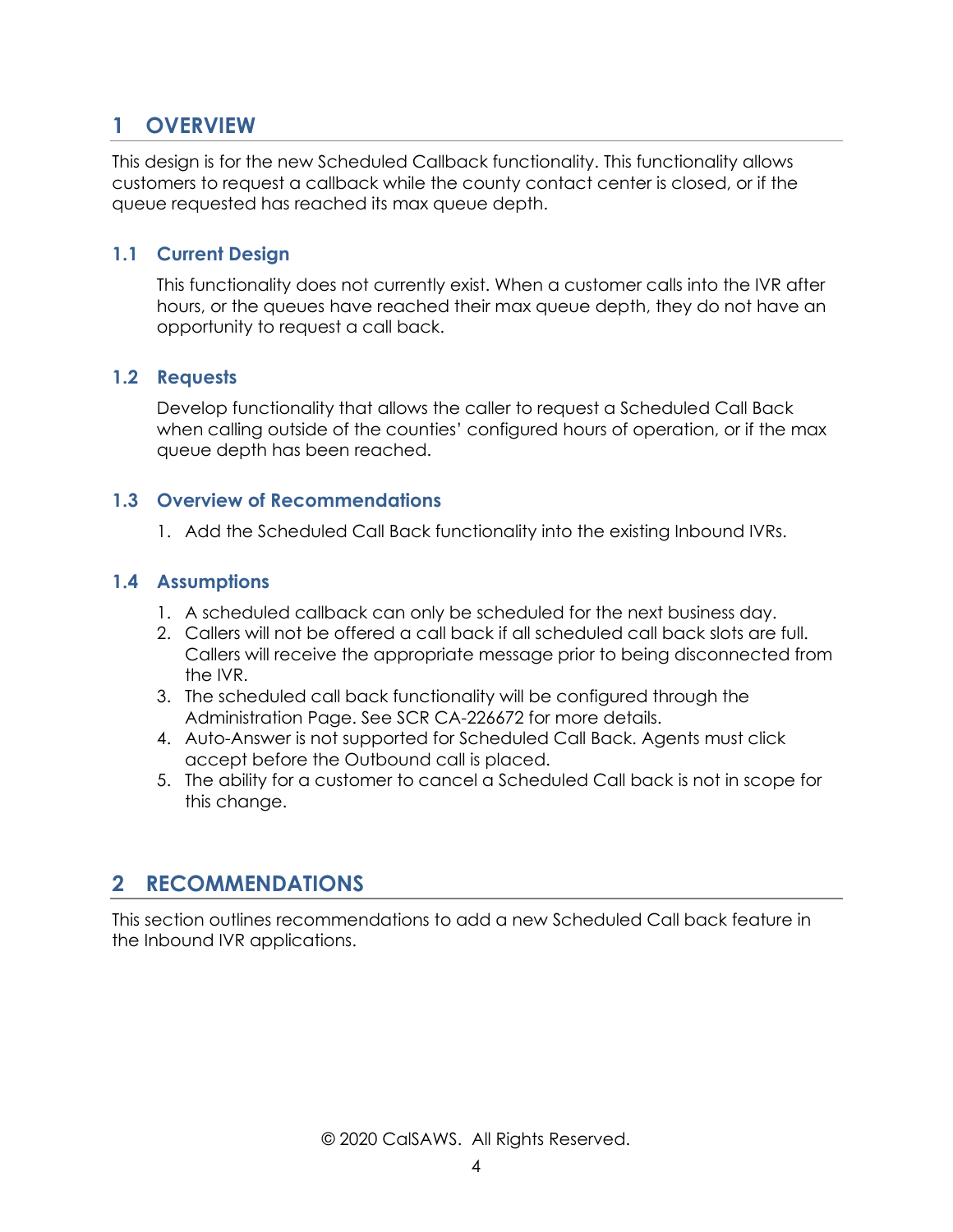#### <span id="page-4-1"></span><span id="page-4-0"></span>**2.1 Scheduled Callbacks**

#### **2.1.1 Overview**

Add a new scheduled call back feature that allows customers to request a call back if they called while the county contact center is closed, or if the queue they requested has reached max queue depth.

#### <span id="page-4-2"></span>**2.1.2 Description of Changes**

- 1. Add an option in the existing county call flows to offer a scheduled call back for the next business day if the call center is closed, or if the queue is at max queue depth.
	- a. A scheduled callback will only be offered if there are still slots available. If all slots are currently filled, the scheduled call back feature will not be offered.
		- i. The IVR will play the county specific closed message, or maximum queue depth message that is currently in place.
	- b. The Scheduled Callback feature can be disabled/enabled and configured by county staff that have access to the Administration Page. Please see SCR CA-226672 for more information.
		- i. If Schedule Callback is disabled for the county, the IVR will play the county specific closed message, or maximum queue depth message that is currently in place.

| <b>Contact Center Admin</b>                                                                                                                                                                                                                                                                                                          |                                                                                                                                                                                                                                                                                                                                   |  |  |  |  |
|--------------------------------------------------------------------------------------------------------------------------------------------------------------------------------------------------------------------------------------------------------------------------------------------------------------------------------------|-----------------------------------------------------------------------------------------------------------------------------------------------------------------------------------------------------------------------------------------------------------------------------------------------------------------------------------|--|--|--|--|
| Emergency Open /<br>Close<br><b>Emergency Message</b><br>Courtesy Callback<br><b>Scheduled Callback</b><br>Queue Limits<br>After Call Work<br>Supervisor email<br>notification<br>Queue Hold Messages<br><b>Informational Message</b><br>Roll on/off / Update<br>Agent<br>Create/Delete Team<br>Quick Connects<br>Hours of Operation | <b>Scheduled Callback</b><br>The Scheduled Callback feature is currently not enabled. Scheduled Callbacks allow the caller to schedule a call from the<br>Contact Center at a specific time the following day. To enable, select the 'Enabled' option below and press 'Save':<br>(●)<br><b>Disabled</b><br>Enabled<br><b>Save</b> |  |  |  |  |

*Figure 1 Scheduled Callback - feature disabled*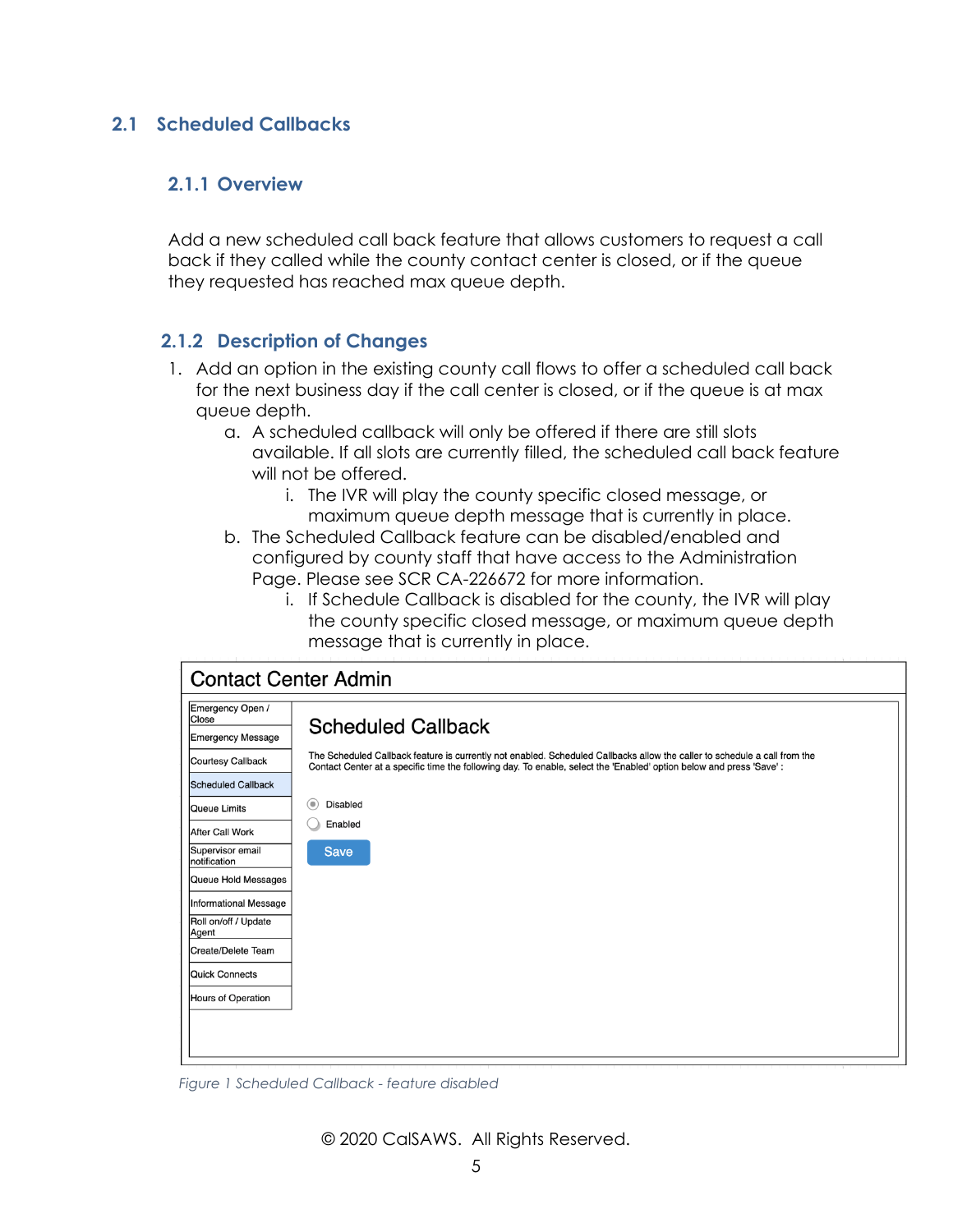#### **2.1.2.1 Scheduling the Callback**

- 1. When the scheduled call back is offered, customers will be given the option to opt in. If they do not opt in for the call back, the call will be ended.
	- a. The scheduled call back feature is available to all threshold languages supported. For more information, please see SCR CA-226837 Inbound IVR.
	- b. If the IVR is closed, the customer will hear the county specific message letting the customer know that the contact center is currently closed and to call back during regular business hours.
	- c. If the queue that the customer selected is currently at maximum queue depth, the customer will hear the county specific maximum queue depth message letting them know to call back at a later time.
	- d. Both messages that are played here are customized by each individual county.
- 2. The prompt that is played depends on the reason for offering the scheduled call back.
	- *a.* If the IVR is closed, the customer will hear the message:

"*I'm sorry, but the contact center is currently closed. If you would like us to call you back on the next business day, please press 1."* 

- *b.* If the queue selected is currently at max queue depth, the customer will hear the message: *"I'm sorry, we have reached our maximum number of callers currently in queue. If you would like us to call you back on the next business day, please press 1."*
- 3. If the customer presses option 1, they will be prompted to select from one of the available time slots that are still available.
	- a. The time slots, and how many callers can opt in for that time slot, is configured in the Administration page. See SCR CA-226672 for more information.
	- b. The scheduled call back does not limit how many times a single phone number can request a call back. This is due to the possibility of shared phone lines.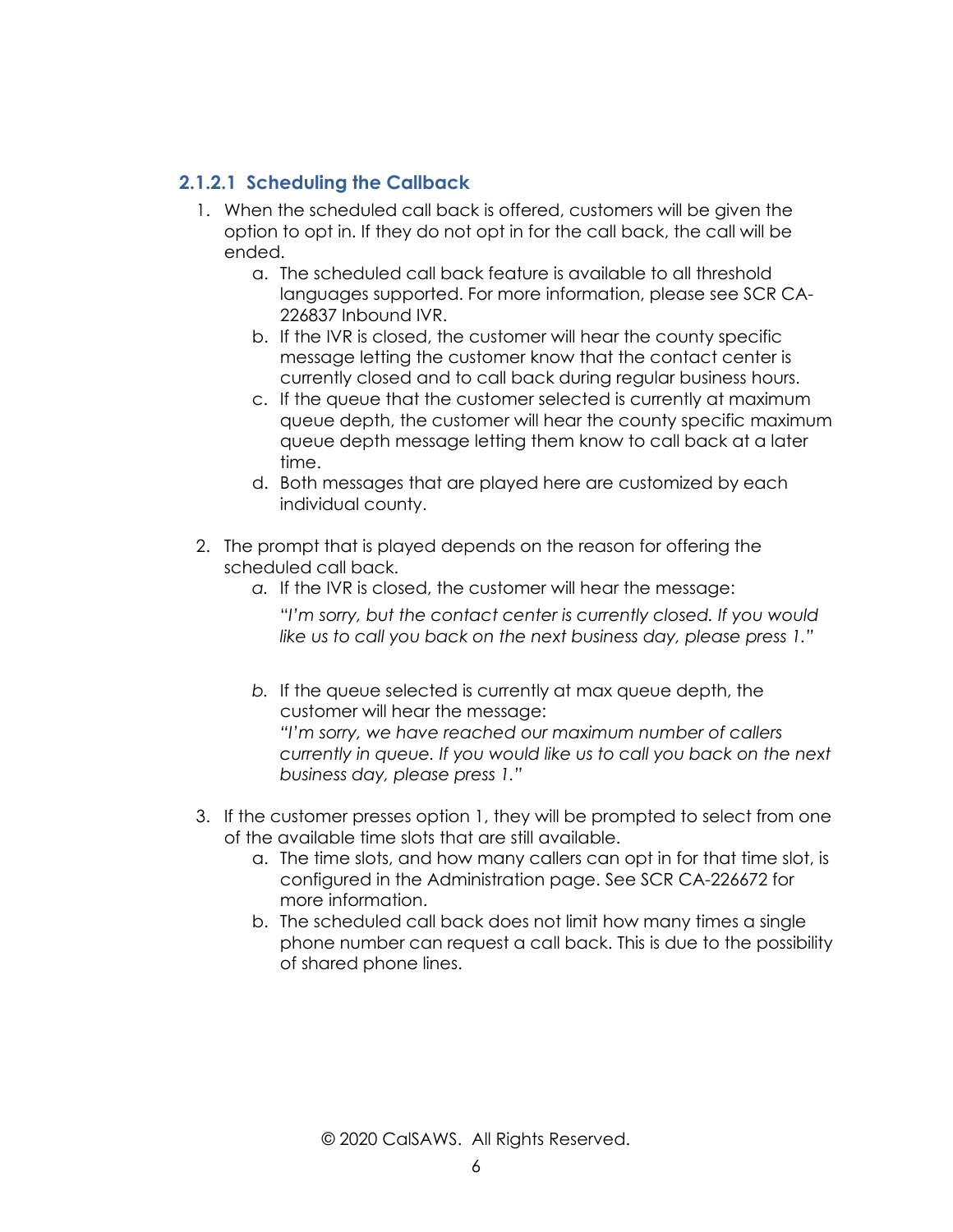| <b>Contact Center Admin</b>                                                                                                                                                                        |                                                             |                                                                                                                                                                                                                                                                             |                              |                                                                                                                            |                          |                                                                                                                                                        |                        |
|----------------------------------------------------------------------------------------------------------------------------------------------------------------------------------------------------|-------------------------------------------------------------|-----------------------------------------------------------------------------------------------------------------------------------------------------------------------------------------------------------------------------------------------------------------------------|------------------------------|----------------------------------------------------------------------------------------------------------------------------|--------------------------|--------------------------------------------------------------------------------------------------------------------------------------------------------|------------------------|
| Emergency Open /<br>Close<br><b>Emergency Message</b><br>Courtesy Callback<br>Scheduled Callback                                                                                                   |                                                             | <b>Scheduled Callback</b><br>The Scheduled Callback feature is currently enabled. Scheduled Callbacks allow the caller to schedule a call from the<br>Contact Center at a specific time the following day. To disable, select the 'Disabled' option below and press 'Save': |                              |                                                                                                                            |                          |                                                                                                                                                        |                        |
| Queue Limits                                                                                                                                                                                       | Configuration                                               | Callbacks: today                                                                                                                                                                                                                                                            | Callbacks: next business day |                                                                                                                            |                          |                                                                                                                                                        |                        |
| After Call Work<br>Supervisor email<br>notification<br>Queue Hold Messages<br>Informational Message<br>Roll on/off / Update<br>Agent<br>Create/Delete Team<br>Quick Connects<br>Hours of Operation | <b>Disabled</b><br>$\circledcirc$<br>Enabled<br><b>Save</b> | in that window, enter 0.<br>8:00 AM - 9:00 AM 1<br>9:00 AM - 10:00 AM  <br>10:00 AM - 11:00 AM 3<br>11:00 AM - 12:00 PM 0                                                                                                                                                   | Number of<br>callbacks       | Configure Callback Time Slots<br>12:00 PM - 1:00 PM 3<br>1:00 PM - 2:00 PM 3<br>2:00 PM - 3:00 PM 3<br>3:00 PM - 4:00 PM 2 | Number of<br>callbacks   | Configure the maximum number of available callbacks in each callback window. If no callbacks are available<br>4:00 PM - 5:00 PM<br>5:00 PM - 6:00 PM 1 | Number of<br>callbacks |
|                                                                                                                                                                                                    |                                                             |                                                                                                                                                                                                                                                                             | <b>Add New Time Range</b>    |                                                                                                                            | <b>Delete Time Range</b> | <b>Save</b>                                                                                                                                            | Cancel                 |

*Figure 2 Scheduled Callback – configured time slots*

- 4. After selecting a time slot from the available options, the customer will be prompted to confirm their phone number.
	- a. The IVR will play the message, "*If you would like us to call you back at (Customer's Phone Number), please press 1. To use a different call back number press 2."*
- 5. If the customer presses 1, the call back will be scheduled for the customer using their caller ID and stored in the scheduled call back database.
- 6. If the customer presses 2, they will be prompted to enter their ten-digit phone number. The IVR will then check if the phone number entered is not ten digits or begins with 1. If it is not valid, the customer will have 2 more attempts to enter a valid phone number before the IVR ends the call.
- *7.* Once the call back request is scheduled the IVR will play the message *"Your call back request is scheduled for the next business day between (time range selected). Goodbye".*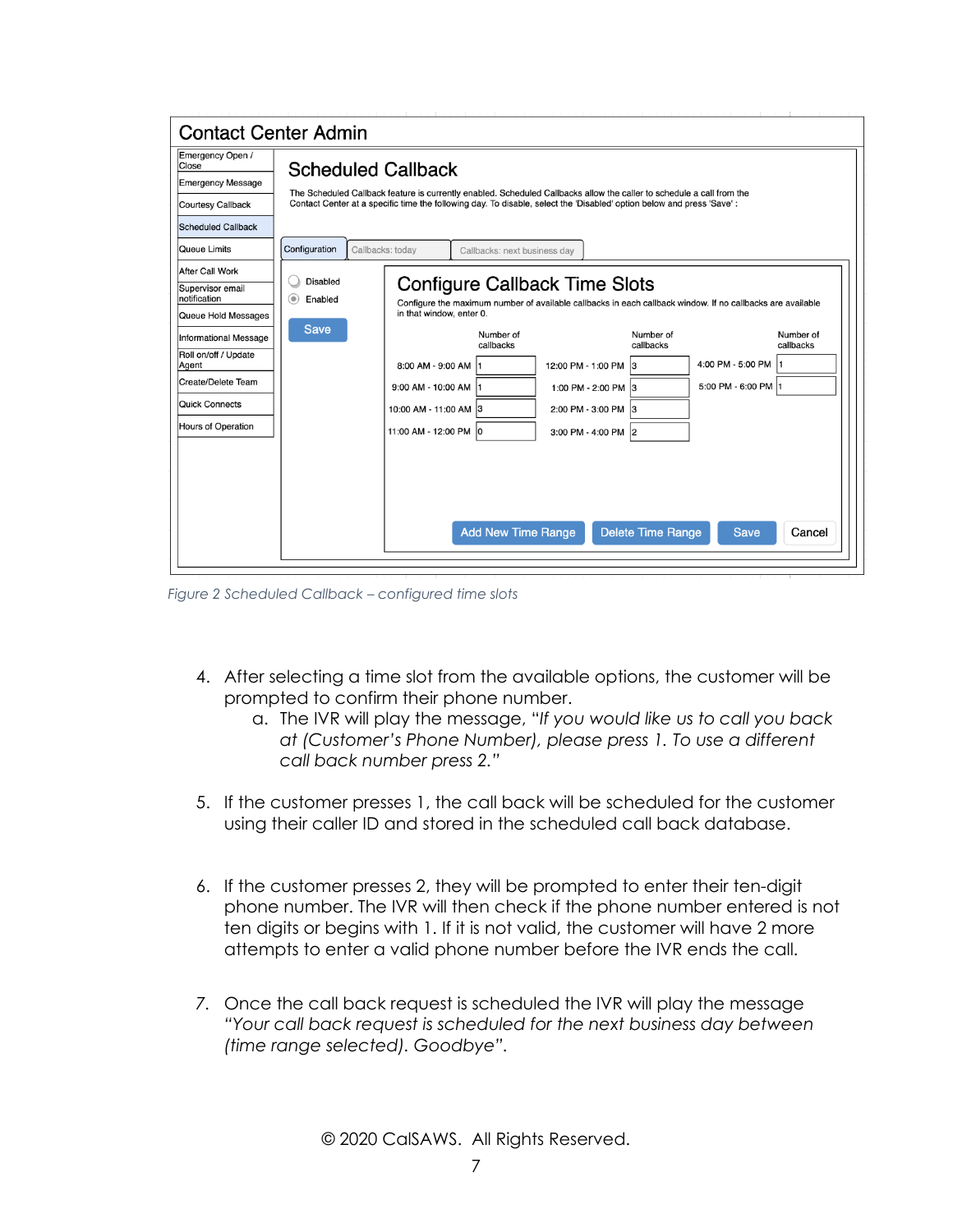#### **2.1.2.2 Calling the Customer Back**

- 1. Every hour during the business day, the scheduled call back system will check if there are any calls that fall within the current time range stored in the database. For example, if it is 10:00 AM and there are three calls in the database scheduled to be called back between 10:00 AM and 11:00 AM, it will place those three calls in the Scheduled Call Back queue that align with the customer's language.
- 2. The scheduled call back queue will act like any other queue and will need to be associated to contact center agents routing profile(s). When there's an agent available and a scheduled callback call is next in the queue, the system will place an outbound call from the agent's call control panel.
- 3. If the call is answered, by the customer or voicemail, the callback will be marked as complete and is removed from the queue.
	- a. When the call is answered the customer will hear the message "*This is a call from <County Name> county. This call is recorded for training and quality purposes."*
	- b. This message will be played in the language that the customer originally selected.
- 4. If the call is not answered, the agent will be placed back in ready status and the system will wait 10 minutes before attempting to call the user back again. It will make a total of 3 attempts to contact the customer.

## <span id="page-7-0"></span>**2.1.3 Reporting**

#### **2.1.3.1 Overview**

Add a new scheduled call back reporting feature to the Administration page. Users with access to the administration page will be able to see how many calls are currently scheduled. Also, every scheduled callback attempt will be journaled in CalSAWS.

#### **2.1.3.2 Description of Change**

- 1. Reporting for calls handled and how many are currently in queue will be done through the eGain reporting tool. For more information on reporting capabilities of eGain, please see SCR CA-226209 eGain Analytics and Calabrio One.
- 2. Add tabs in the Administration page to display how many calls are currently scheduled in each configured time slot, today and the next business day.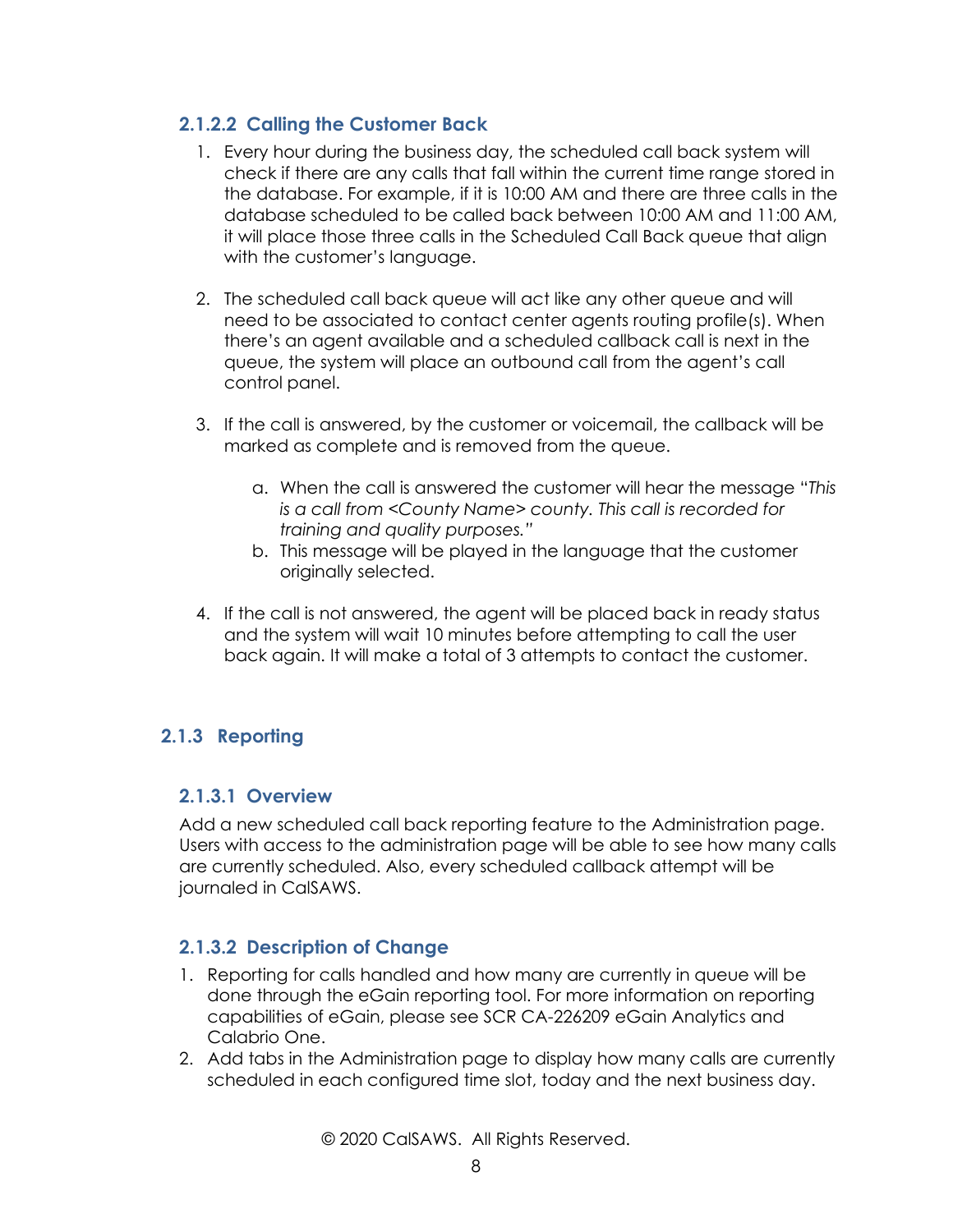| <b>Contact Center Admin</b>      |                           |                                                                                                                       |                                                                                                                       |                              |                   |                        |    |
|----------------------------------|---------------------------|-----------------------------------------------------------------------------------------------------------------------|-----------------------------------------------------------------------------------------------------------------------|------------------------------|-------------------|------------------------|----|
| Emergency Open /<br>Close        | <b>Scheduled Callback</b> |                                                                                                                       |                                                                                                                       |                              |                   |                        |    |
| <b>Emergency Message</b>         |                           | The Scheduled Callback feature is currently enabled. Scheduled Callbacks allow the caller to schedule a call from the |                                                                                                                       |                              |                   |                        |    |
| Courtesy Callback                |                           |                                                                                                                       | Contact Center at a specific time the following day. To disable, select the 'Disabled' option below and press 'Save': |                              |                   |                        |    |
| Scheduled Callback               |                           |                                                                                                                       |                                                                                                                       |                              |                   |                        |    |
| Queue Limits                     | Configuration             | Callbacks: todav                                                                                                      |                                                                                                                       | Callbacks: next business day |                   |                        |    |
| After Call Work                  |                           |                                                                                                                       |                                                                                                                       |                              |                   |                        |    |
| Supervisor email<br>notification |                           |                                                                                                                       | <b>Scheduled Callbacks for Today</b>                                                                                  |                              |                   |                        |    |
| Queue Hold Messages              |                           | Currently scheduled callbacks for today:                                                                              |                                                                                                                       |                              |                   |                        |    |
| <b>Informational Message</b>     |                           | Number of<br>callbacks                                                                                                |                                                                                                                       | Number of<br>callbacks       |                   | Number of<br>callbacks |    |
| Roll on/off / Update<br>Agent    | 8:00 AM - 9:00 AM         | $\Omega$                                                                                                              | 12:00 PM - 1:00 PM                                                                                                    | 3                            | 4:00 PM - 5:00 PM | $\overline{1}$         |    |
| Create/Delete Team               | 9:00 AM - 10:00 AM        | $\mathbf{1}$                                                                                                          | 1:00 PM - 2:00 PM                                                                                                     | 3                            | 5:00 PM - 6:00 PM | $\mathbf{1}$           |    |
| Quick Connects                   | 10:00 AM - 11:00 AM       | $\overline{2}$                                                                                                        | 2:00 PM - 3:00 PM                                                                                                     | $\overline{2}$               |                   |                        |    |
| Hours of Operation               | 11:00 AM - 12:00 PM       | 3                                                                                                                     | 3:00 PM - 4:00 PM                                                                                                     | $\overline{c}$               |                   |                        |    |
|                                  |                           |                                                                                                                       |                                                                                                                       |                              |                   |                        |    |
|                                  |                           |                                                                                                                       |                                                                                                                       |                              |                   |                        |    |
|                                  |                           |                                                                                                                       |                                                                                                                       |                              |                   |                        |    |
|                                  |                           |                                                                                                                       |                                                                                                                       |                              |                   |                        |    |
|                                  |                           |                                                                                                                       |                                                                                                                       |                              |                   |                        | OK |
|                                  |                           |                                                                                                                       |                                                                                                                       |                              |                   |                        |    |

*Figure 3 Scheduled Callback – reporting for today*

| <b>Contact Center Admin</b>      |                                                                                                                                                                                                                                                                             |                        |                                                      |                        |                     |                        |    |
|----------------------------------|-----------------------------------------------------------------------------------------------------------------------------------------------------------------------------------------------------------------------------------------------------------------------------|------------------------|------------------------------------------------------|------------------------|---------------------|------------------------|----|
| Emergency Open /<br>Close        | <b>Scheduled Callback</b><br>The Scheduled Callback feature is currently enabled. Scheduled Callbacks allow the caller to schedule a call from the<br>Contact Center at a specific time the following day. To disable, select the 'Disabled' option below and press 'Save': |                        |                                                      |                        |                     |                        |    |
| <b>Emergency Message</b>         |                                                                                                                                                                                                                                                                             |                        |                                                      |                        |                     |                        |    |
| <b>Courtesy Callback</b>         |                                                                                                                                                                                                                                                                             |                        |                                                      |                        |                     |                        |    |
| Scheduled Callback               |                                                                                                                                                                                                                                                                             |                        |                                                      |                        |                     |                        |    |
| Queue Limits                     | Configuration                                                                                                                                                                                                                                                               | Callbacks: today       | Callbacks: next business dav                         |                        |                     |                        |    |
| After Call Work                  |                                                                                                                                                                                                                                                                             |                        |                                                      |                        |                     |                        |    |
| Supervisor email<br>notification |                                                                                                                                                                                                                                                                             |                        | <b>Scheduled Callbacks for Next Business Day</b>     |                        |                     |                        |    |
| Queue Hold Messages              |                                                                                                                                                                                                                                                                             |                        | Currently scheduled callbacks for next business day: |                        |                     |                        |    |
| <b>Informational Message</b>     |                                                                                                                                                                                                                                                                             | Number of<br>callbacks |                                                      | Number of<br>callbacks |                     | Number of<br>callbacks |    |
| Roll on/off / Update<br>Agent    | 8:00 AM - 9:00 AM                                                                                                                                                                                                                                                           | $\Omega$               | 12:00 PM - 1:00 PM                                   | 3                      | 4:00 PM - 5:00 PM   | $\mathbf{1}$           |    |
| Create/Delete Team               | 9:00 AM - 10:00 AM                                                                                                                                                                                                                                                          | $\mathbf{1}$           | 1:00 PM - 2:00 PM                                    | 3                      | 5:00 PM - 6:00 PM 1 |                        |    |
| <b>Quick Connects</b>            | 10:00 AM - 11:00 AM                                                                                                                                                                                                                                                         | $\overline{2}$         | 2:00 PM - 3:00 PM                                    | $\overline{2}$         |                     |                        |    |
| <b>Hours of Operation</b>        | 11:00 AM - 12:00 PM                                                                                                                                                                                                                                                         | 3                      | 3:00 PM - 4:00 PM                                    | $\overline{2}$         |                     |                        |    |
|                                  |                                                                                                                                                                                                                                                                             |                        |                                                      |                        |                     |                        |    |
|                                  |                                                                                                                                                                                                                                                                             |                        |                                                      |                        |                     |                        |    |
|                                  |                                                                                                                                                                                                                                                                             |                        |                                                      |                        |                     |                        |    |
|                                  |                                                                                                                                                                                                                                                                             |                        |                                                      |                        |                     |                        |    |
|                                  |                                                                                                                                                                                                                                                                             |                        |                                                      |                        |                     |                        | OK |
|                                  |                                                                                                                                                                                                                                                                             |                        |                                                      |                        |                     |                        |    |

*Figure 4 Scheduled Callback – reporting for next business day*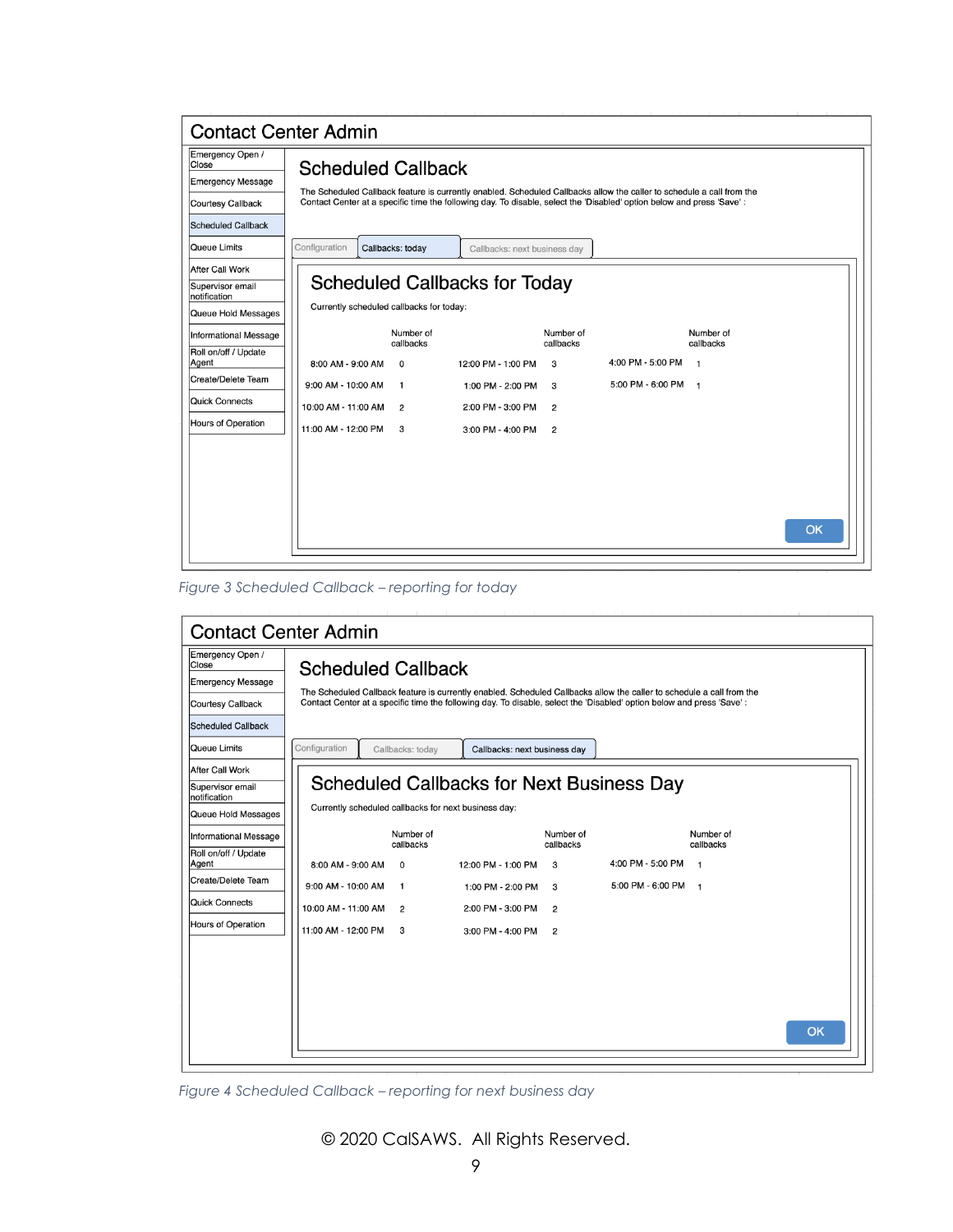- 3. At the end of each business day, run a reporting job to create a CSV file with the results of each scheduled call back call that day.
	- a. Save results as a CSV file
	- b. Upload the results of the CSV file to CalSAWS and create a journal entry for each attempted call back, and the result of the call.
	- c. This reporting is only available for Authenticated Callers, as a Case number is necessary to journal the call back attempts.